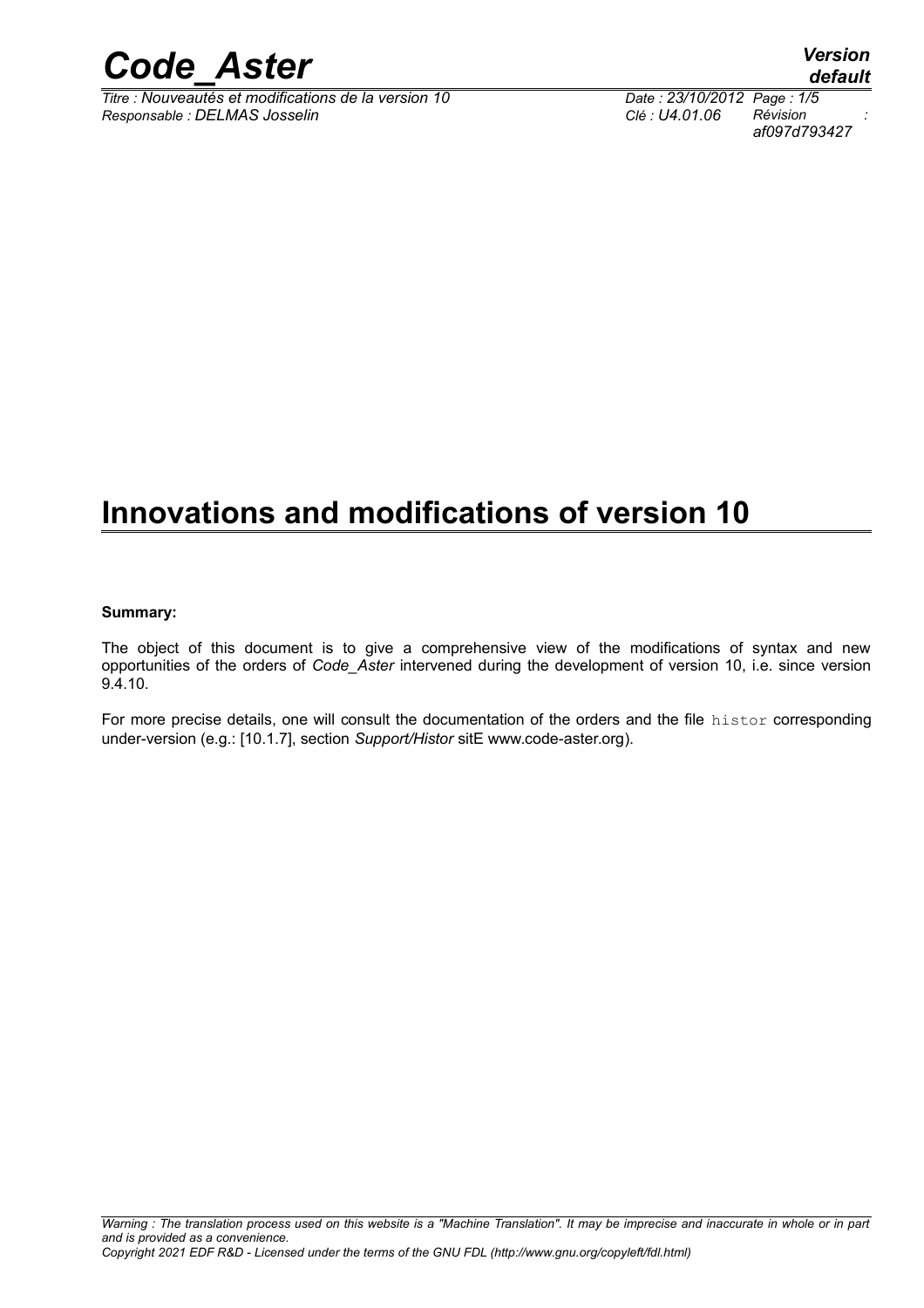# *Code\_Aster Version*

*Titre : Nouveautés et modifications de la version 10 Date : 23/10/2012 Page : 2/5 Responsable : DELMAS Josselin Clé : U4.01.06 Révision :*

*af097d793427*

**1 Breaking process**

## **1.1 XFEM**

Formulations:

- Contact rubbing in small/great slips
- Without contact
- Axisymetry
- Great rotations

Features:

- Multi-cracking
- Junctions
- Boundary conditions on nodes XFEM
- Pressure imposed on border XFEM

Tally of use:

- Non-linear behaviors
- **Thermomechanical**

Propagation of crack: Possibility of multiple cracks like in 3D: PROPA\_FISS

Postprocessings: principle of Iso-functionality between FEM and XFEM

Standard postprocessings EF:

- Probability of rupture per cleavage: POST\_BORDET
- Extension to the free grid: POST\_K1\_K2\_K3
- Improvement of the performances of POST\_RCCM

Postprocessings exploiting framework XFEM:

- Plane and not-plane cracks POST\_K1\_K2\_K3
- Extension to the non-linear one CALC\_G

## **1.2 Cohesive models**

Features:

- Starting and propagation of crack
- **Tiredness**
- Rubbing contact
- Hydro-mechanical coupling

Scopes of application:

- Statics and dynamics
- Linear and non-linear
- Brittle and ductile fracture

Family of modelings:

- Joined elements
- Elements with discontinuity
- Elements of interface

## **2 Linear and non-linear dynamics**

*Warning : The translation process used on this website is a "Machine Translation". It may be imprecise and inaccurate in whole or in part and is provided as a convenience.*

## *default*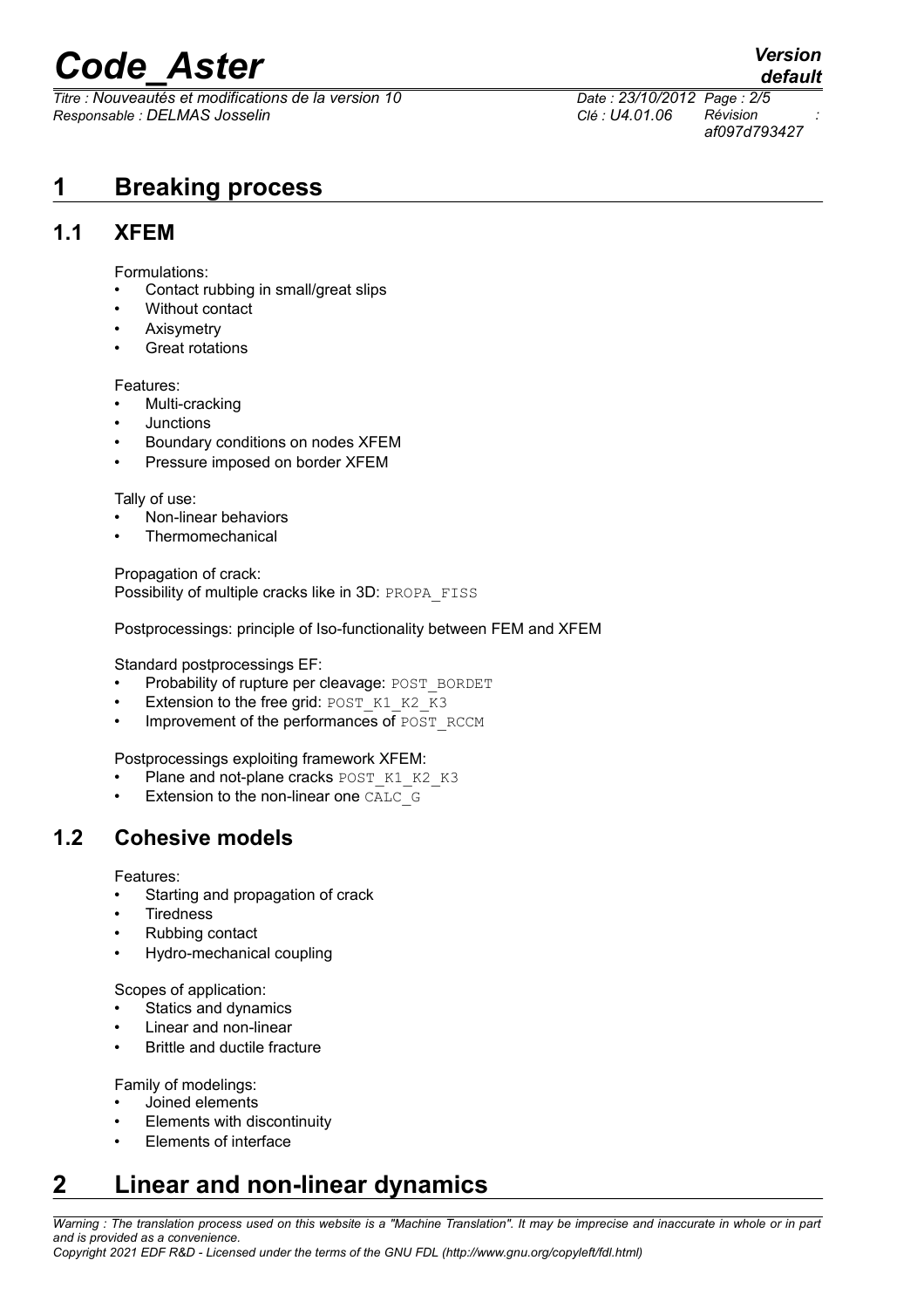## *Code\_Aster Version*

*Titre : Nouveautés et modifications de la version 10 Date : 23/10/2012 Page : 3/5 Responsable : DELMAS Josselin Clé : U4.01.06 Révision :*

*af097d793427*

### **2.1 Dialogue calculation-tests**

Exploitation of experimental measurements:

- Interactive graphic functionality
- Identification of efforts, structural modification,…: new operator CALC\_ESSAI

Retiming in dynamics:

- Retiming on the basis of clean mode
- Genetic algorithm MACR\_RECAL

## **2.2 Couplings**

Implicit-explicit:

- Explicit implicit non-linear dynamics: MACR\_BASCULE\_SCHEMA
- Single setting in data Code Aster-Europlexus: CALC\_EUROPLEXUS

Ground-structure

- Extension to non-linear structure: CALC\_MISS
- Answer to a variable seismic movement in space: DYNA\_ISS\_VARI

### **2.3 Modal analysis**

Revolving machines:

- Modal calculation of lines of trees
- Gyroscopic effect for all the types of beams
- Diagram Campbell

Fissured structures:

- Extension to XFEM
- Calculation of *G* modal by K G MODA

## **2.4 Ergonomics**

Modal analysis:

• Simulation supplements in an order: CALC\_MODAL

dynamic Under-structuring:

Production of macronutrients CREA\_ELEM\_SSD, ASSE\_ELEM\_SSD

Interaction ground-structure:

Preprocessings, calculation and postprocessing CALC\_MISS

Behavior:

Determination of the parameters materials homog eneized GLRC DM by the order DEFI\_GLRC

Restitution of the results in physical coordinates:

- Clarification of the features
- Bursting of the order REST\_BASE\_PHYS in three orders : REST\_GENE\_PHYS, REST SOUS STRUC, REST COND TRAN

## **3 Thermo-hydro-mécaniqe**

## **3.1 Formulations:**

*Warning : The translation process used on this website is a "Machine Translation". It may be imprecise and inaccurate in whole or in part and is provided as a convenience.*

*Copyright 2021 EDF R&D - Licensed under the terms of the GNU FDL (http://www.gnu.org/copyleft/fdl.html)*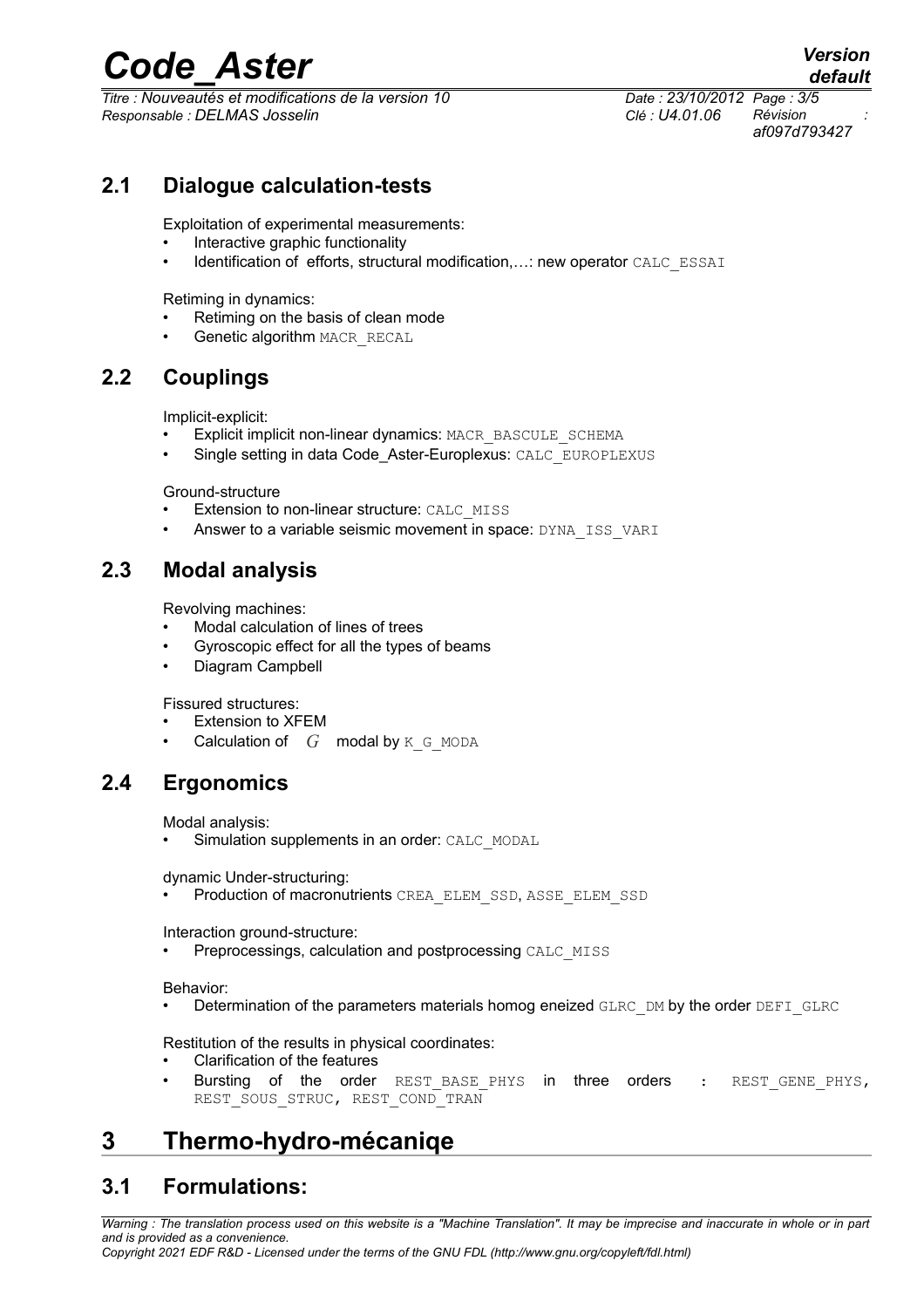## *Code\_Aster Version*

*Titre : Nouveautés et modifications de la version 10 Date : 23/10/2012 Page : 4/5 Responsable : DELMAS Josselin Clé : U4.01.06 Révision :*

Modelings HH and HH2:

- Pure hydraulics, without thermics, mechanics
- HH: 2 phases, 1 component by phase
- HH2: 2 phases, 2 components per phase

Diphasic flows in porous environment

SUSHI (Design Using Stabilization and Hybrid Interfaces), formulation in finished volumes

Flows in a crack/propagation under fluid pressure

- Joint with hydro-mechanical coupling
- Selective integration \* JHMS

Regularization adapted to the porous environments

Modeling with gradient of voluminal deformation to avoid the problems of localization

Model of damage dedicated to heterogeneous materials

- Random distribution of microphone-defects (Weibull) D\_PLAN\_GRAD\_SIGM + ENDO\_HETEROGENE
- Fracturing of the rocks due to the gas injection

### **3.2 Laws of behavior**

**Mechanics** 

- Cyclic law of Hujeux: Law multi-mechanisms for sands and clays, earth embankments
- Lois de Laigle and Kleine, of viscous Drücker-Prager: viscoplastic laws for the rocks (in particular mudstones); rocks of the sites of storage

**Hydraulics** 

 Law of Mualem-Van Genuchten: hydrodynamic law of the unsaturated grounds. Taking into account of disappearance/appearance of phases. Rocks of the sites of storage

## **4 Digital methods**

#### **4.1 Non-linear methods**

Method of Newton

- Pas de adaptive times, vent-driven DEFI\_LIST\_INST
- Mixed linear research: extension to mechanics, thermics, THM

Alternative to Newton: **IMPLEX** 

- Robust for the lenitive problems: approached solutions, dependence with the step of time
- Support the automatic management of the step of time

Great deformations [Miehe *et al.* ]

- Isotropic and kinematic work hardening, anisotropy
- Any law written in HP
- Symmetrical matrix, quadratic convergence GDEF\_LOG

Mixed formulation *u*−*p*

- Treatment of the incompressibility
- Linear and quadratic elements  $*$  INCO UP

### **4.2 Contact**

New operator dedicated to the contact DEFI\_CONTACT

*Warning : The translation process used on this website is a "Machine Translation". It may be imprecise and inaccurate in whole or in part and is provided as a convenience. Copyright 2021 EDF R&D - Licensed under the terms of the GNU FDL (http://www.gnu.org/copyleft/fdl.html)*